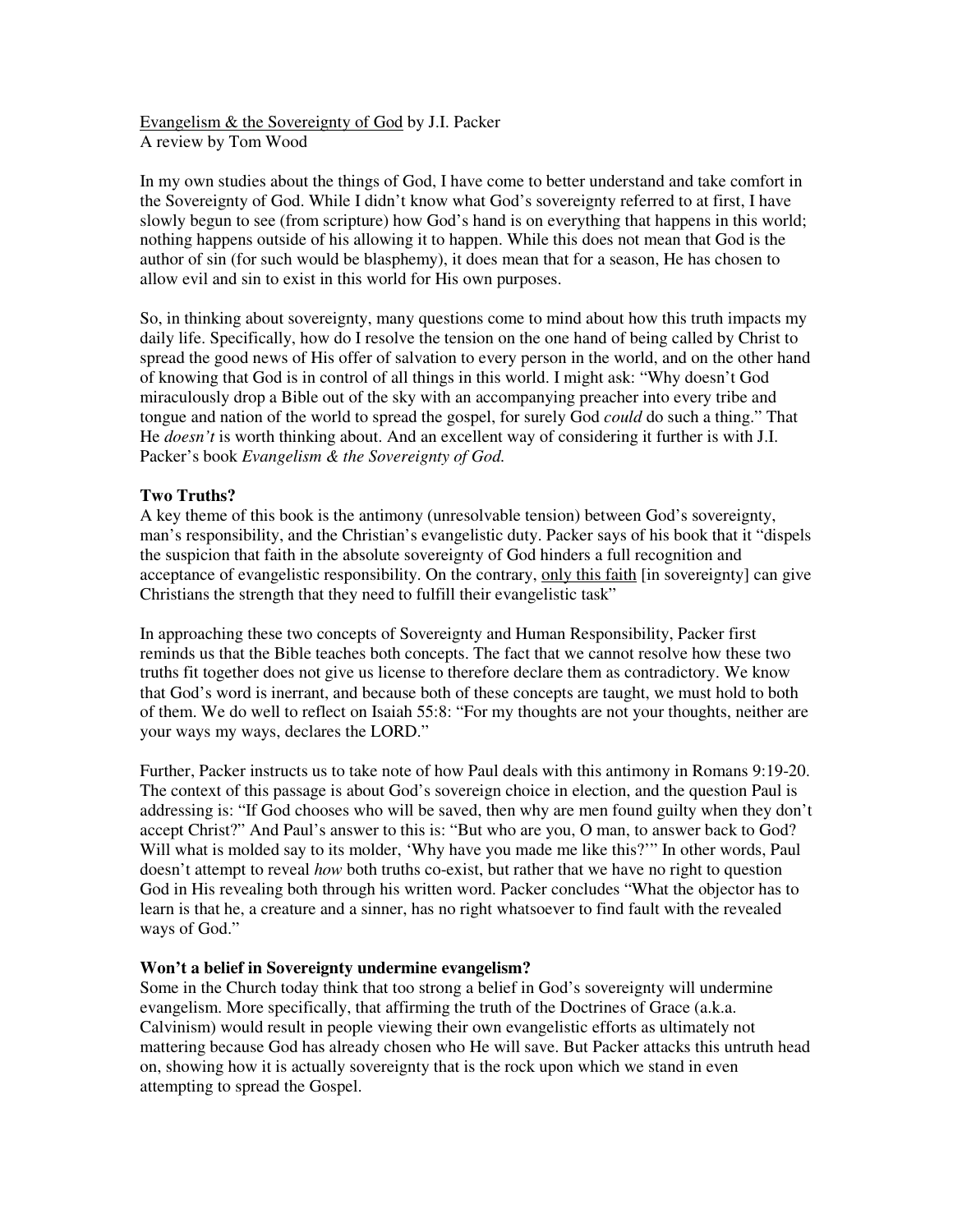Packer asks us to consider how we pray for someone's conversion. "Do you limit yourself to asking that God will bring them to a point where they can save themselves, independently of Him? I do not think you do." Rather, we will pray "that He will open the eyes of their understanding, soften their hard hearts, renew their natures, and move their wills to receive the Savior…When you pray for unconverted people, you do so on the assumption that it is in God's power to bring them to faith."

In actuality, there are (at least) two alternate poles of thinking, both of which miss the mark of true biblical evangelism. One temptation is to sidestep the sovereignty of God, thereby emphasizing human methods and persuasive techniques of presenting the gospel in clever and pertinent ways such that others will believe in it. The opposite temptation is an exclusive concern of divine sovereignty, wherein a person is ultimately absolved of all personal duties of spreading the gospel since it is God's choice who will be saved. But, both of these are unbiblical.

To counter the sovereignty side-stepper, Packer reminds us that our job is to present Christ, not to produce converts. If our job were to produce converts, we would have to devise a calculating and irresistible technique that would secure a decision for Christ every time. But following this line of thought, "the philosophy of our evangelism would become terrifyingly close to the philosophy of brainwashing."

To counter the human responsibility side-stepper, Packer reminds us that "Christ's command [to spread the gospel] means that we all should be devoting all our resources of ingenuity and enterprise to the task of making the gospel known in every possible way to every possible person…He who does not devote himself to evangelism in every way that he can is not, therefore, playing the part of a good and faithful servant of Jesus Christ."

## **Then what is the biblical model for evangelism?**

Here, the book offers some really practical insights into understanding true evangelism.

- We are to declare a specific message. It is not evangelism to present Christ Jesus as a subject for detached critical and comparative study.
- We must present Christ as Savior ("I am the way, the truth, and the life. No one comes to the father except through me" [John 14:6 ESV]) and as King ("For to this end Christ died and lived again, that he might be Lord both of the dead and of the living" [Romans 14:9 ESV]).
- Evangelism is not simply a matter of teaching, and instructing, and imparting information to the mind…Evangelizing includes the endeavor to elicit a response to the truth taught.
- Evangelism means exhorting sinners to *accept* Christ Jesus as *their Savior*, recognizing that in the most final and far-reaching sense they are lost without Him.
- When we present the gospel, we must emphasize that the person hearing the message is responsible for their decision.
- The idea that a single evangelistic sermon, or a single serious conversation, ought to suffice for the conversion of anyone who is ever going to be converted is really silly.

And when we are disillusioned that our evangelistic efforts do not seem to be producing any fruit, we must remember a few things.

- The results of preaching depend, not on the wishes and intentions of men, but on the will of God Almighty.
- We must admit that we were silly ever to think that any evangelistic technique, however skillful, could of itself guarantee conversions.